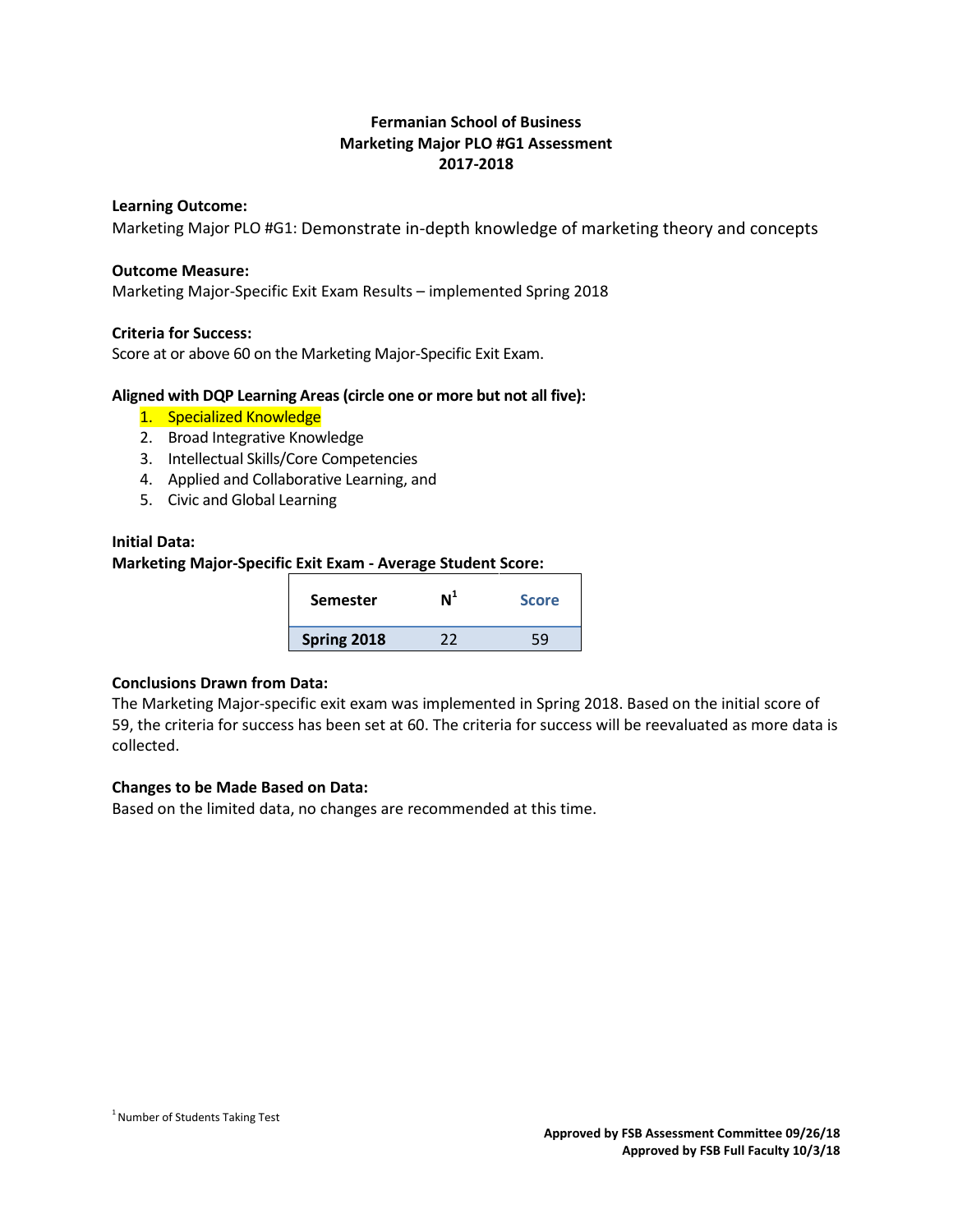# **Fermanian School of Business Marketing Major PLO #G2 Assessment 2017-2018**

## **Learning Outcome:**

Marketing Major PLO #G2: Apply marketing knowledge and concepts in the analysis of a marketing strategy.

## **Outcome Measure:**

MKT460 – Firm Application Paper (implemented Spring 2018)

## **Criteria for Success:**

The average score for each criteria of the Marketing Major PLO #G2 Rubric will be a 3.0 or higher out of 4.0.

## **Aligned with DQP Learning Areas (circle one or more but not all five):**

- 1. Specialized Knowledge
- 2. Broad Integrative Knowledge
- 3. Intellectual Skills/Core Competencies
- 4. Applied and Collaborative Learning, and
- 5. Civic and Global Learning

## **Initial Data:**

| Marketing Major PLO #G2 Rubric - Average Student Score: |                            |                                  |                                            |                                                   |              |  |  |  |
|---------------------------------------------------------|----------------------------|----------------------------------|--------------------------------------------|---------------------------------------------------|--------------|--|--|--|
| <b>Semester</b>                                         | # of<br><b>Assessments</b> | Definition of<br><b>Strategy</b> | <b>Analysis of</b><br><b>Marketing Mix</b> | <b>Alternatives and</b><br><b>Recommendations</b> | <b>Total</b> |  |  |  |
| Spring 2018                                             | 40                         | 3.25                             | 3.10                                       | 2.93                                              | 3.09         |  |  |  |

## **Conclusions Drawn from Data:**

The criteria for success (average of 3.0 or higher out of 4.0) was met in the rubric criteria areas of Definition of Strategy and Analysis of Marketing Mix in Spring 2018. FSB students' scores fell slightly below the criteria for success in the rubric criteria area of Alternatives and Recommendations, with an average score of 2.93.

#### **Changes to be Made Based on Data:**

Since this was the first semester assessing this PLO, more data will be gathered before making any changes to the curriculum.